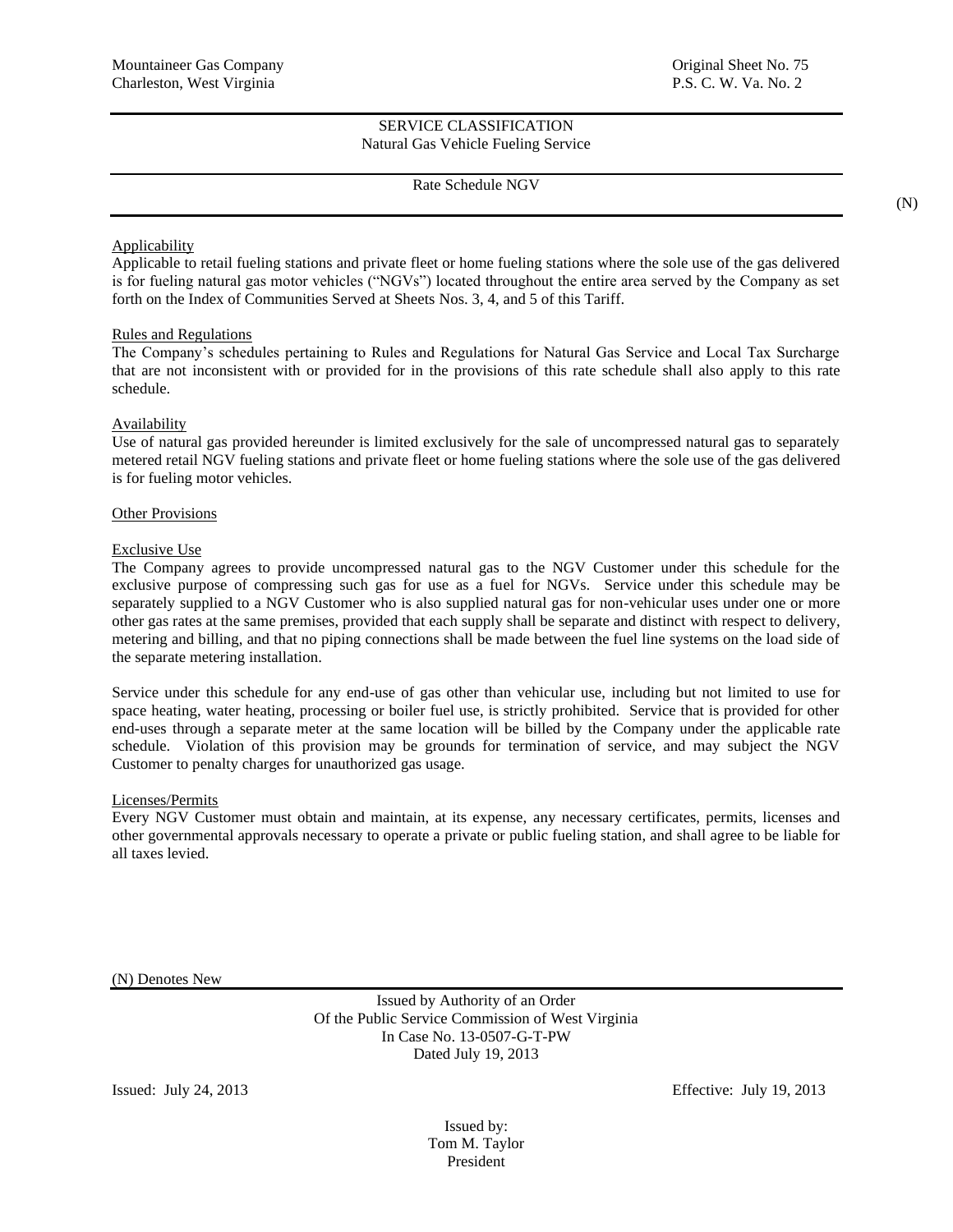# Rate Schedule NGV

## Right to Inspect

The Company reserves the right to inspect all equipment and facilities installed at any prospective or current NGV Customer's fueling station at any time to determine whether it is safe, properly functioning, and/or in compliance with all applicable provisions of this tariff. The Company reserves the right to refuse to serve any prospective or current NGV Customer whose fueling equipment or facilities are found by the Company, in its sole discretion, to be unsafe, likely to malfunction, or in violation of this tariff. Acceptance of an application for NGV service shall in no way be construed as certification, verification or other opinion of the safety or operating condition of the NGV Customer's equipment or facilities.

# NGV Credit Program

NGV Customers served under this tariff are eligible for a one-time credit of \$1,000.00 ("NGV Credit"). This NGV Credit will be applied to the account as an incentive to help offset the cost of installing appropriate fueling equipment. This NGV Credit will not be transferable to other accounts and must be used within three years of issuance, at which time any remaining NGV Credit will automatically terminate. NGV Customers will receive the NGV Credit only after the Company verifies that all requisite NGV fueling station equipment has been purchased and installed and accepts the NGV Customer's application for service.

The NGV Credit Program will be terminated one year after the effective date as approved by the Commission.

### Schedule of Monthly Rates

| Denetate of tylominy reales<br>NGV Customer Charge Per Month                             |                     |     |
|------------------------------------------------------------------------------------------|---------------------|-----|
| (Retail or fleet fueling-meter size greater than 250 cfh)                                | \$32.00             |     |
| NGV Customer Charge Per Month<br>(Home fueling-meter size less than or equal to 250 cfh) | \$11.25             |     |
| Commodity Charge for all Mcf of gas                                                      | \$10.180<br>per Mcf | (I) |

Note: The above commodity rate includes a purchased gas cost of \$5.670 per Mcf.

#### Other Charges/Credits

Service under this Schedule is subject to the IREP rate (Sheet No. 79), which is embedded in the rates above.

## Minimum Monthly Charge

The minimum monthly charge shall be the customer charge.

(I) Indicates an increase in rates

Issued by Authority of an Order Of the Public Service Commission of West Virginia In Case No. 21-0593-G-390P Dated: December 16, 2021

Issued: December 21, 2021 Effective: January 1, 2022

Issued by: Scott F. Klemm Vice President, Chief Regulatory Officer and Assistant Treasurer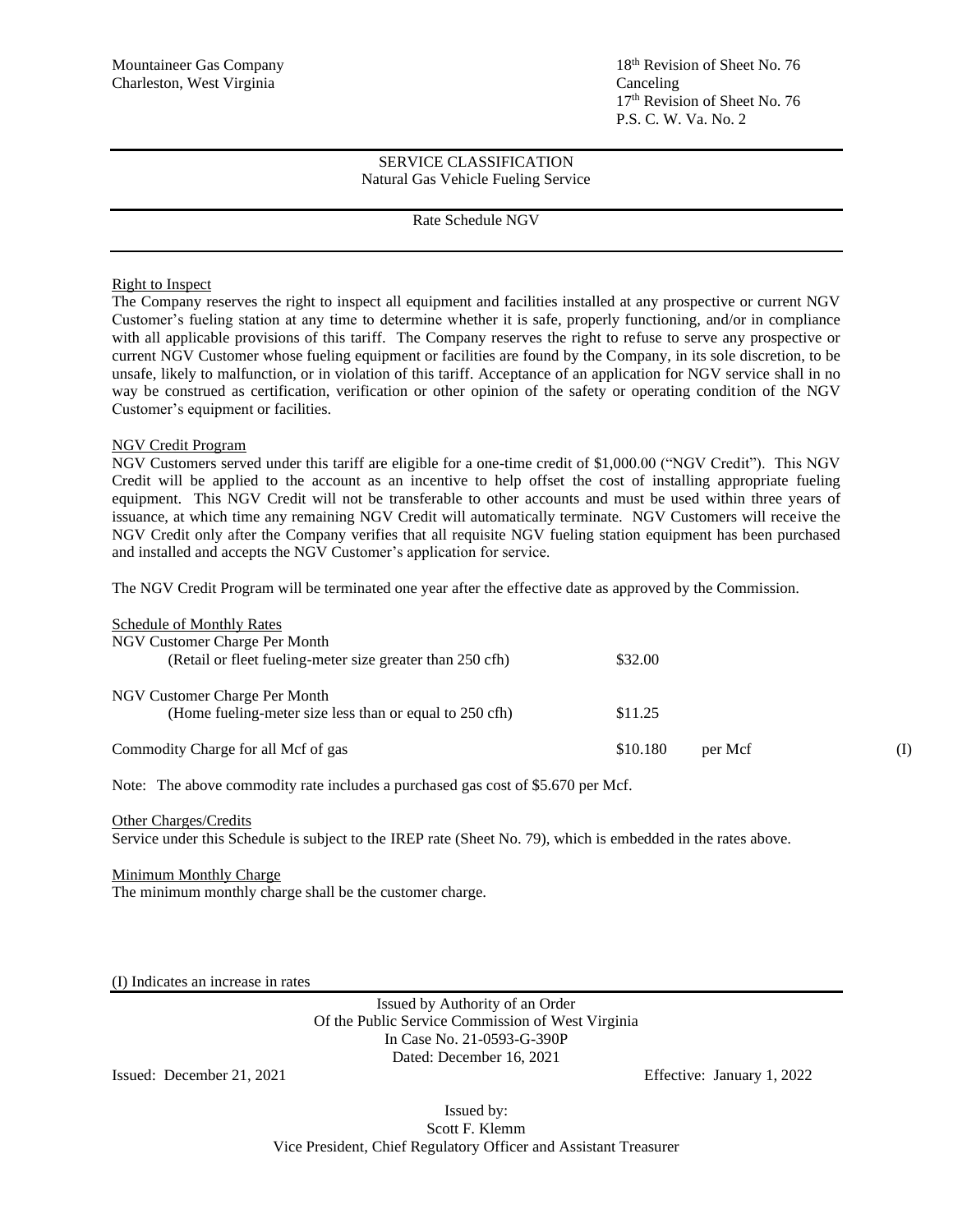# Rate Schedule NGV

# Delayed Payment Penalty (C)

A delayed payment penalty of one percent (1%) on the current usage billings not paid by the latest payment date (20 days after the bill has been rendered) will be added to the bill in accordance with Section 6.7 of the Rules and Regulations herein.

# Termination

The Company may terminate service and remove its property, if any, from any premises:

- (a) Upon five days written notice to the NGV Customer for any one of the following reasons:
	- (1) Nonpayment of an undisputed or unreasonably disputed delinquent account;
	- (2) Failure to post a deposit, provide a guarantee or establish credit;
	- (3) Unreasonable refusal to permit access to meters, service connections, and other equipment or property for the purpose of maintenance, repair or meter reading;
	- (4) Unauthorized interference with or diversion of the use of utility service delivered on or about the affected premises; or
	- (5) Fraud or material misrepresentation of identity for the purpose of obtaining utility service; or
	- (6) Use of natural gas provided under this schedule for non-vehicular purposes.
- (b) Without written notice based on an occurrence or condition that, in the sole discretion of the Company, could endanger the safety of any person, is likely to malfunction, or may prove harmful to the energy delivery system of the Company.

## Taxation

Each NGV Customer will reimburse the Company for all taxes payable by the Company to any governmental body on sales of gas and/or for services rendered under this rate schedule.

## Local Tax Surcharge

The above rates and customer charge are subject to the local tax surcharge as set forth on Sheet Nos. 40, 41, 42, and 43.

## Tax Adjustment Surcharge

The above Local Tax Surcharge shall be adjusted to reflect any change to the West Virginia tax on fuels and the Federal Excise Tax or the effect of any new tax applicable to this service.

(C) Indicates a change in text or regulation

Issued by Authority of an Order Of the Public Service Commission of West Virginia In General Order No. 185.40 Dated June 11, 2018

Issued by: Tom M. Taylor President

Issued: September 10, 2018 Effective: September 10, 2018